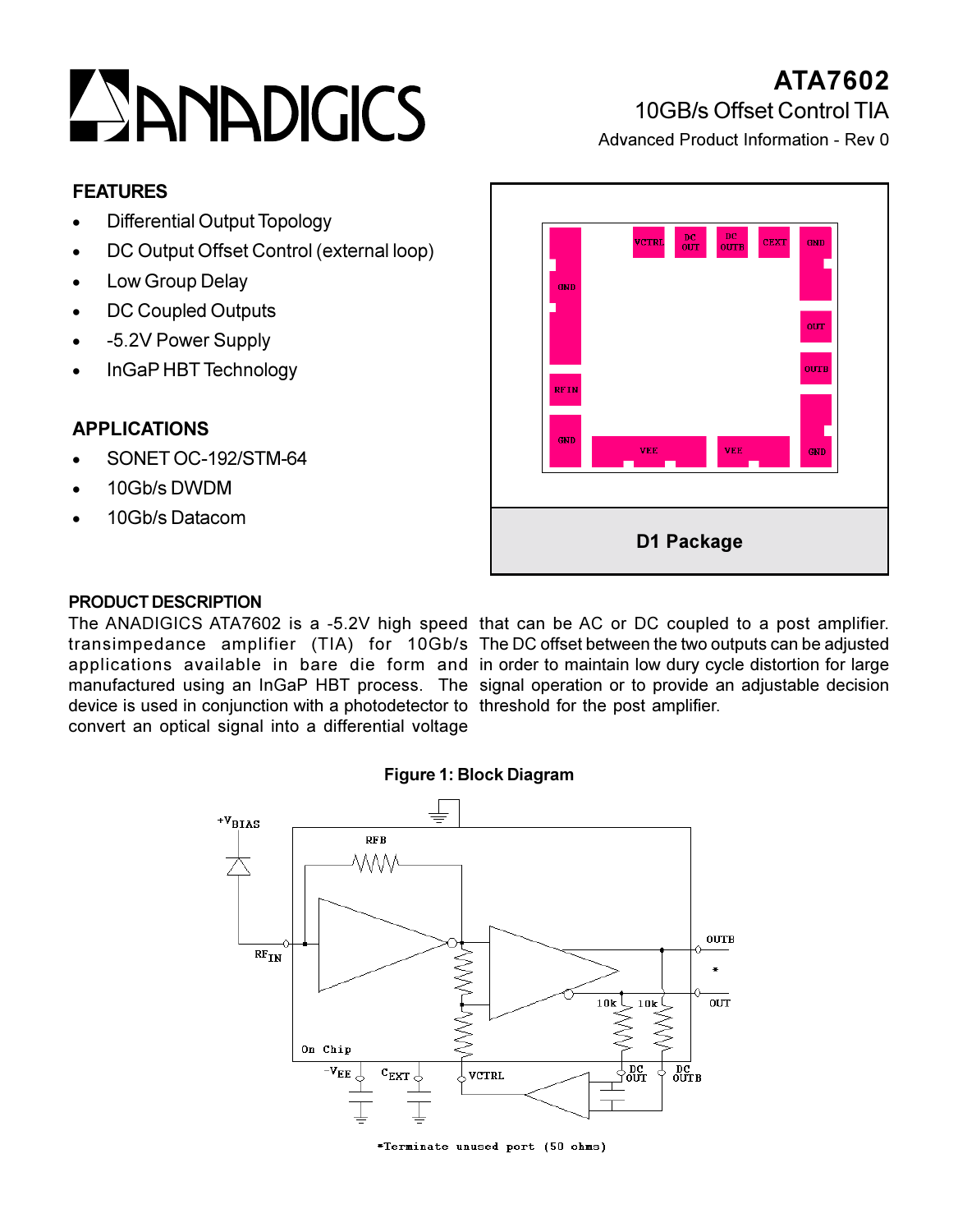#### **Absolute Maximum Ratings**

| <b>PARAMETER</b>      | <b>MIN</b> | <b>TYP</b> | <b>MAX</b> | <b>UNIT</b> |
|-----------------------|------------|------------|------------|-------------|
| DC Power supply (VEE) | $-7.0$     |            | 1.0        |             |
| Storage Temperature   | $-65$      |            | 125        | °C          |
| DC Input Current      |            |            | 3.0        | mA          |

### **Operating Conditions**

| <b>PARAMETER</b>                     | <b>MIN</b> | <b>TYP</b> | <b>MAX</b> | <b>UNIT</b> |
|--------------------------------------|------------|------------|------------|-------------|
| <b>Operating Voltage Range</b>       | $-5.50$    | $-5.2$     | $-4.90$    | ν           |
| Operating Temperature Range          | $-40$      |            | 85         | °C          |
| Photodiode Capacitance (PIN + stray) |            |            | 0.3        | pF          |
| Series Resistance (Bondwire + anode) |            |            | 15         | Ω           |
| Bondwire Inductance                  |            |            | 1.0        | nH          |

#### **DC Characteristics**

| <b>PARAMETER</b>            | <b>MIN</b> | <b>TYP</b> | <b>MAX</b> | <b>UNIT</b> |
|-----------------------------|------------|------------|------------|-------------|
| Supply Current (DC Coupled) |            | 115        | 155        | mA          |
| Input DC Voltage            |            | $-3.9$     |            |             |
| Output DC Voltage           |            | $-0.4$     |            |             |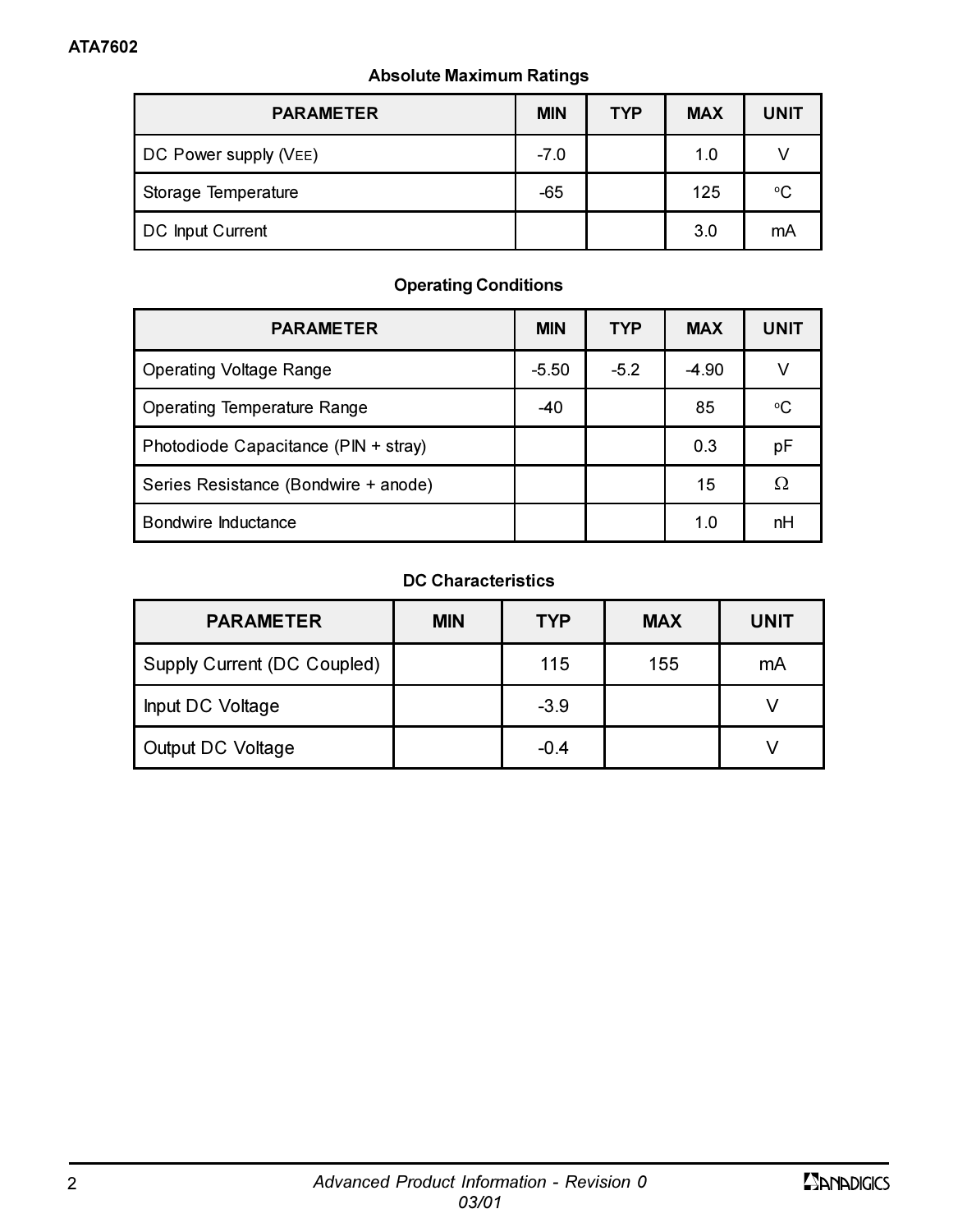| <b>PARAMETER</b>                                              | <b>MIN</b> | <b>TYP</b> | <b>MAX</b> | <b>UNIT</b> |
|---------------------------------------------------------------|------------|------------|------------|-------------|
| Small Signal Differential Transimpedance (R, = $100 \Omega$ ) | 2000       | 2200       |            | Ω           |
| Maximum Output Voltage Swing (R, = $50\Omega$ )               | 600        | 700        | 800        | mVpp        |
| Input Current @ 80% Output Saturation                         | 550        |            |            | μ App       |
| Bandwidth (-3dB; $I_{\text{inout}}$ <= 1.65mApk-pk)           | 8.5        | 9.5        |            | GHz         |
| Low Frequency Cutoff <sup>(1)(4)</sup>                        |            | 30         |            | kHz         |
| Group Delay Deviation (30kHz to 8.0GHz) (1)                   | $-15$      |            | $+15$      | ps          |
| Group Delay Deviation (30kHz to Fc) (1)                       | $-25$      |            | $+25$      | ps          |
| Optical Sensitivity (with a PIN Photodiode) (2)(3)(4)(5)      |            | $-19$      |            | dBm         |
| Optical Overload (with a PIN Photodiode) (2)(3)(4)            | 0          |            |            | dBm         |
| Output Return Loss (10MHz to Fc)                              |            | $-15$      | $-12$      | dB          |
| Output Return Loss (F <sub>c</sub> to 20GHz)                  |            |            | -5         | dB          |

AC Electrical Characteristics (VEE=-5.2V+/-0.3V, CDIODE+CSTRAY=0.3PF, LBOND=0.7nH)

(1) Optical input power = -19 to 0dBm,  $F_c$  = 9.5GHz

(2) Responsivity of the photodiode =  $0.95$ A/W typical, laser extinction ratio=10dB

(3) BER:  $10^{-10}$ ; 9.95328Gbps NRZ pattern; PRBS 2<sup>31</sup>-1,  $\lambda$ =1.55 $\mu$ m<br>(4) External 1nF Capacitor Required (C<sub>ext</sub>: see figure 3)

 $(5)$  Measurements made in reference fixture with open cavity fiber alignment. Improvements in coupling will result in better performance.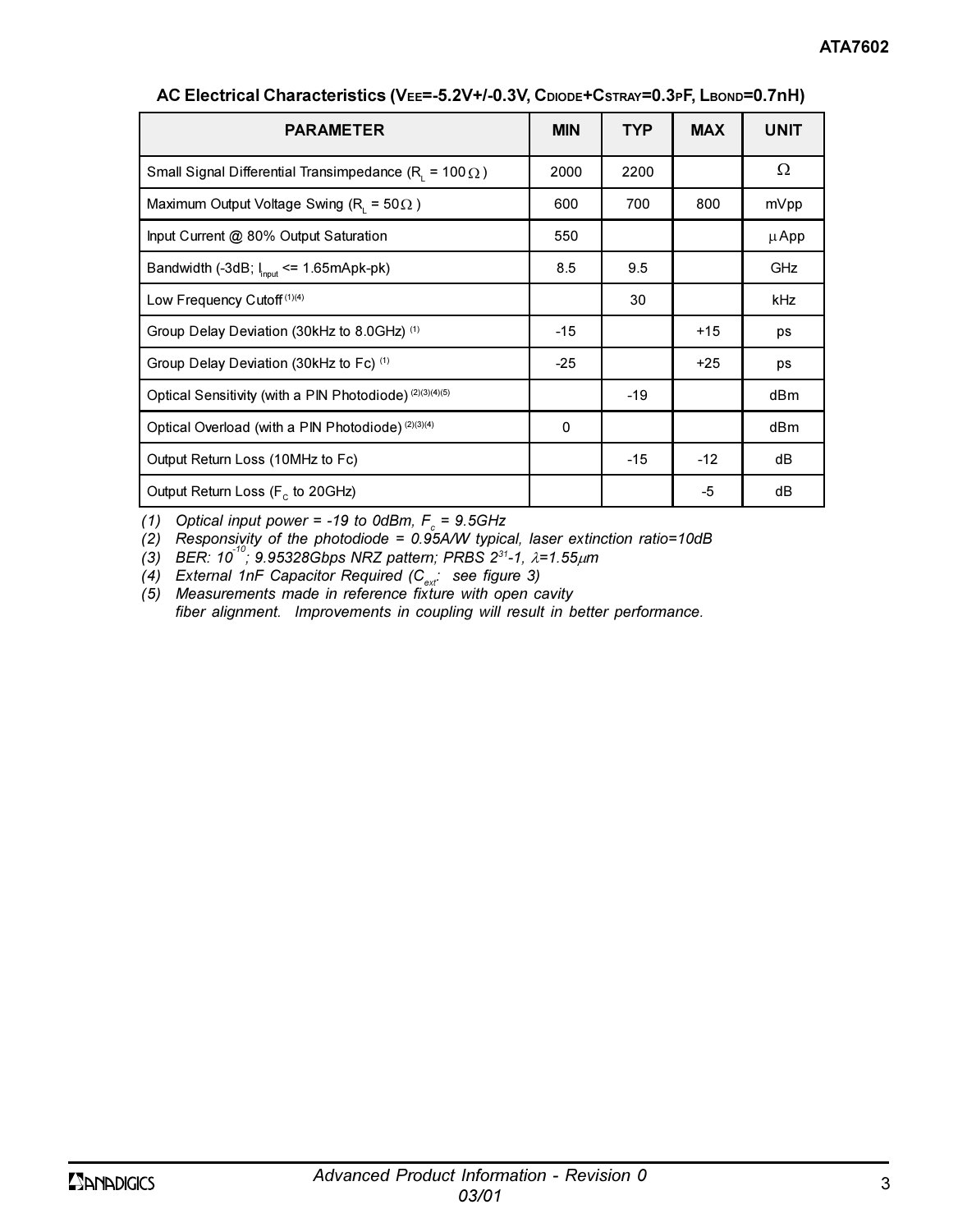|  | <b>Pad Description</b> |
|--|------------------------|
|--|------------------------|

| <b>PAD</b>             | <b>Description</b>                                                                | Comment                                                   |
|------------------------|-----------------------------------------------------------------------------------|-----------------------------------------------------------|
| $VEE1$ , $VEE$         | <b>Negative Supply Voltage</b>                                                    | $-5.2V$                                                   |
| <b>RF<sub>IN</sub></b> | TIA Input                                                                         | Connect to detector anode                                 |
| DC OUT                 | Non-inverted DC Output Voltage                                                    | Feeds into External Op-amp<br>for Offset control          |
| DC OUTB                | Inverted DC Output Voltage                                                        | Feeds into External Op-amp<br>for Offset control          |
| $\mathsf{V}$ ctrl      | <b>Offset Control</b>                                                             | Use to set relative DC offset<br>between the output ports |
| $C$ EXT                | Pad for bonding external capacitor to ground in<br>order to set low freq. Cutoff) | Choose Capacitor using the<br>attached chart              |
| OUT                    | TIA Output Voltage (Non-inverted)                                                 | Logical '1' with optical input                            |
| OUTB                   | TIA Output Voltage (Inverted)                                                     | Logical '0' with optical input                            |

Figure 2: Die Size and layout

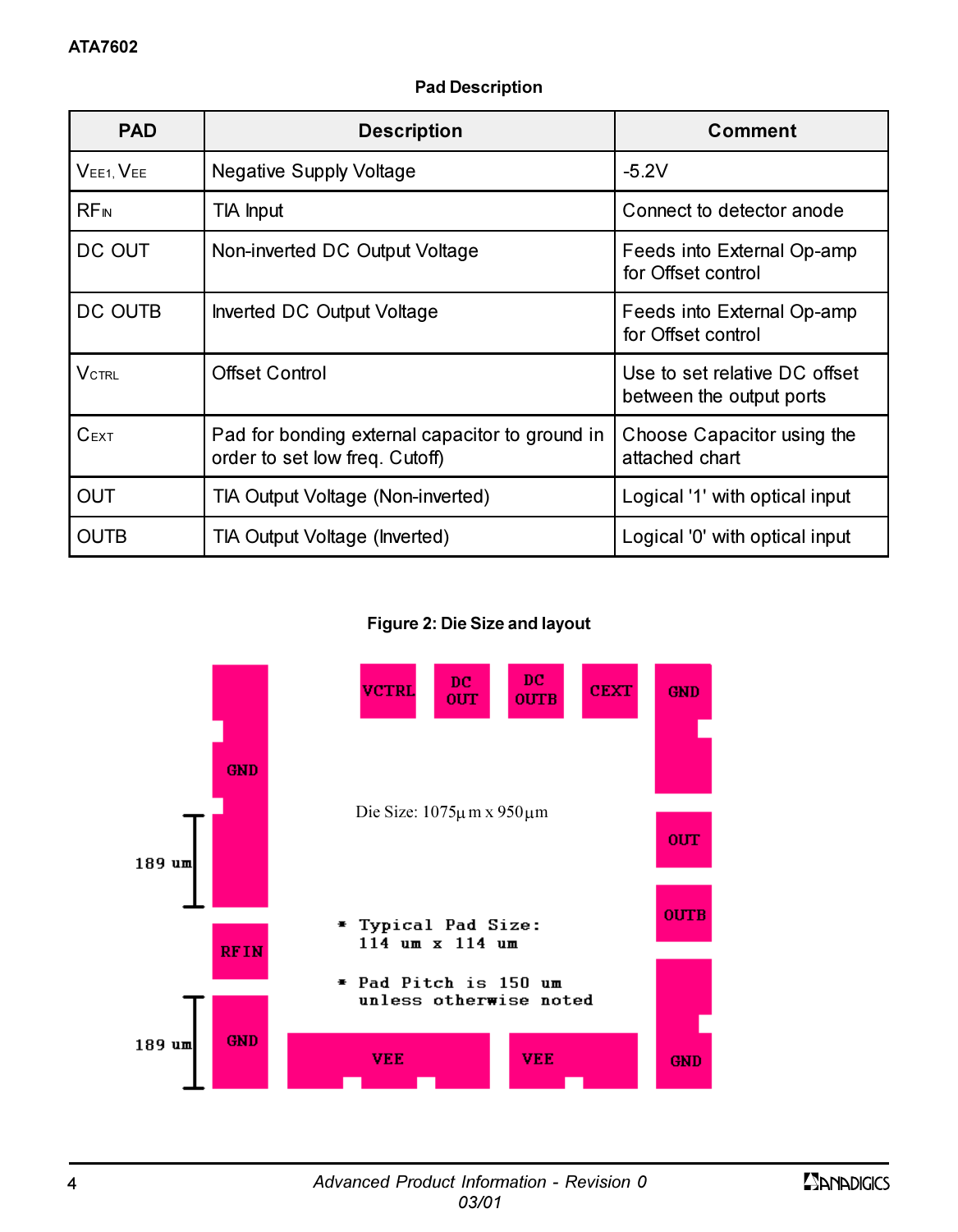

Figure 3: Calculated External Capacitor Size vs. Low Frequency Cutoff



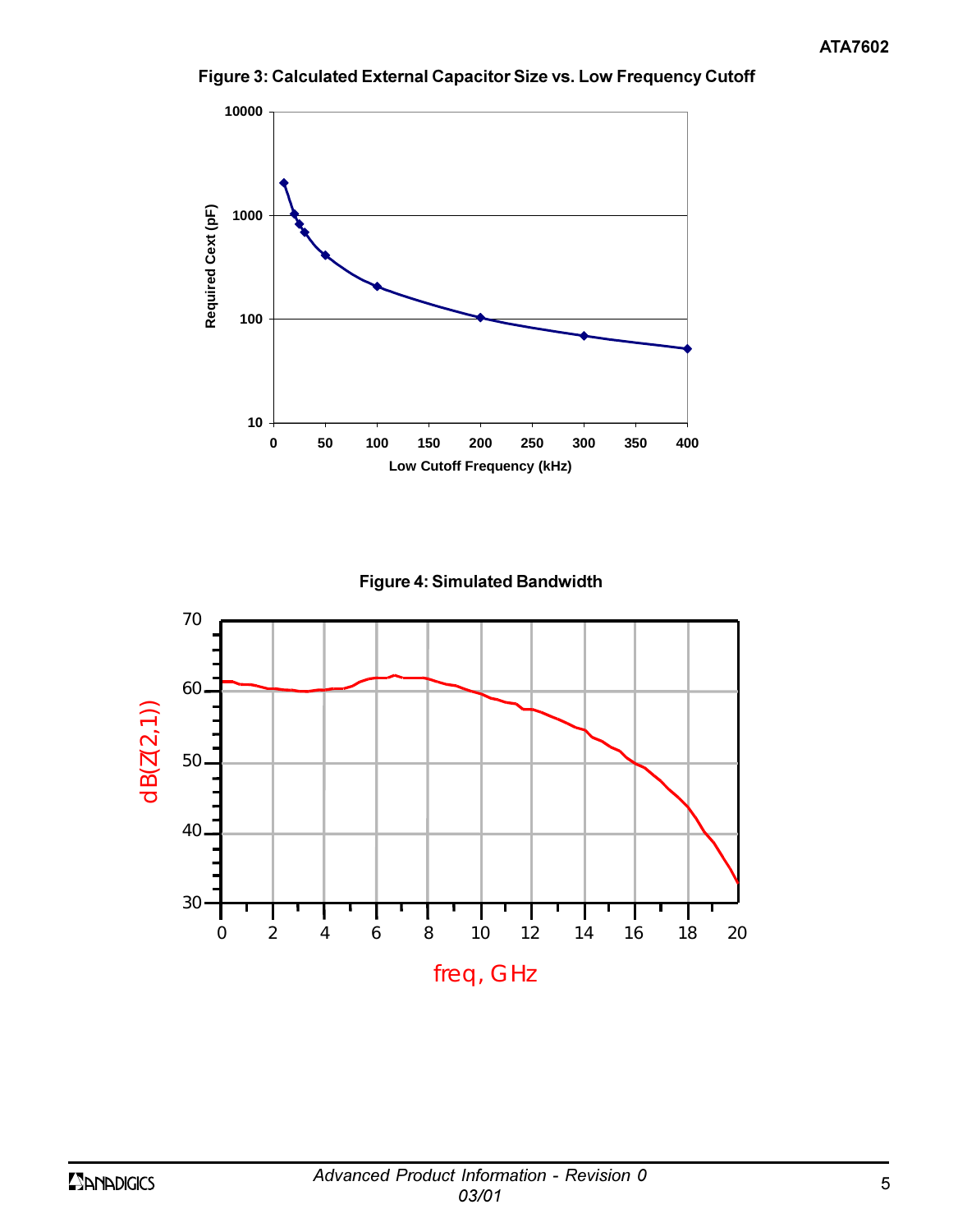

**Figure 6: Simulated Bandwidth and Group Delay vs. Input Inductance** 

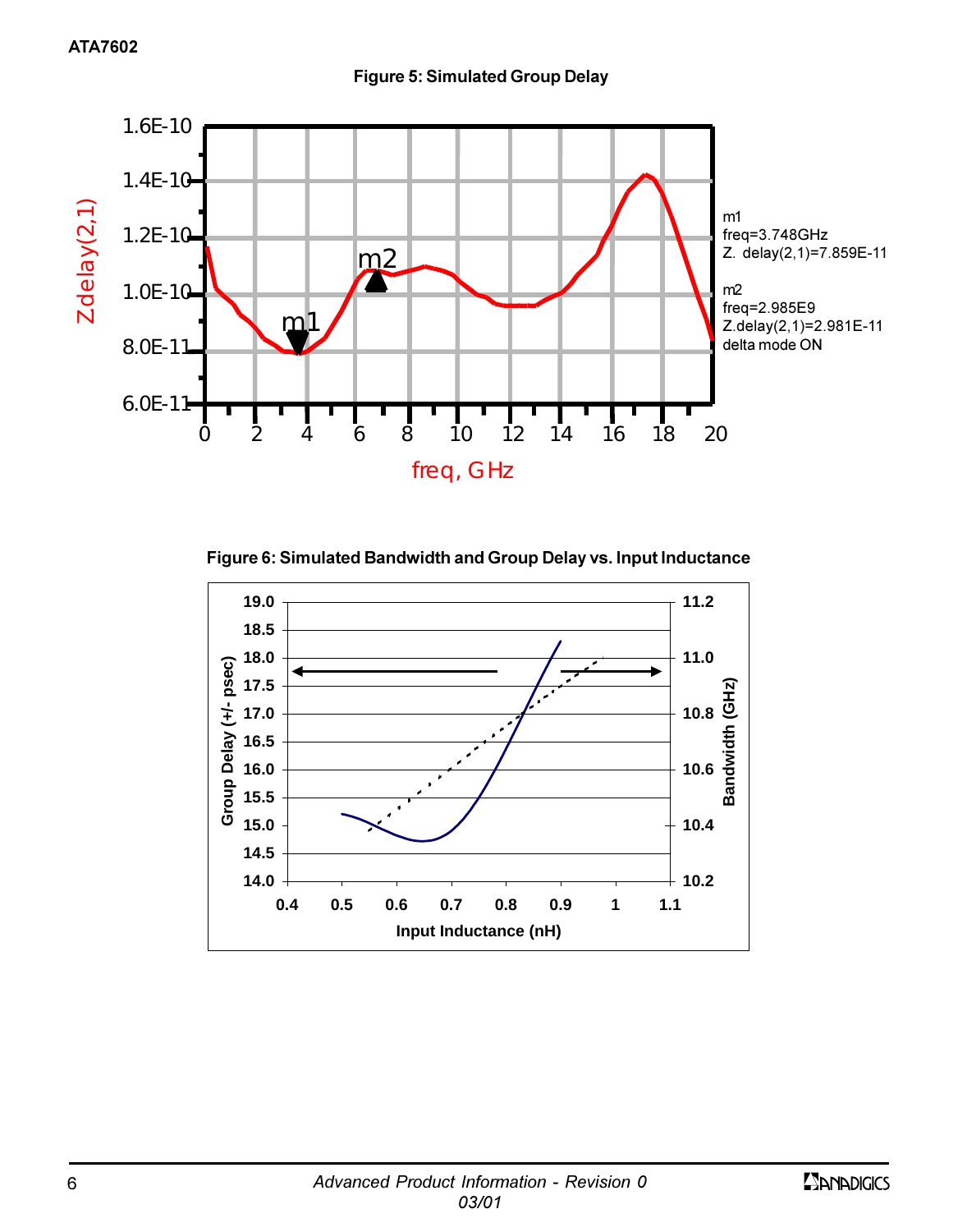



# **Ordering Information**

| <b>Part Number</b> | <b>Package Option</b> | <b>Package Description</b> |
|--------------------|-----------------------|----------------------------|
| l ATA7602D1        | D1                    | Die                        |